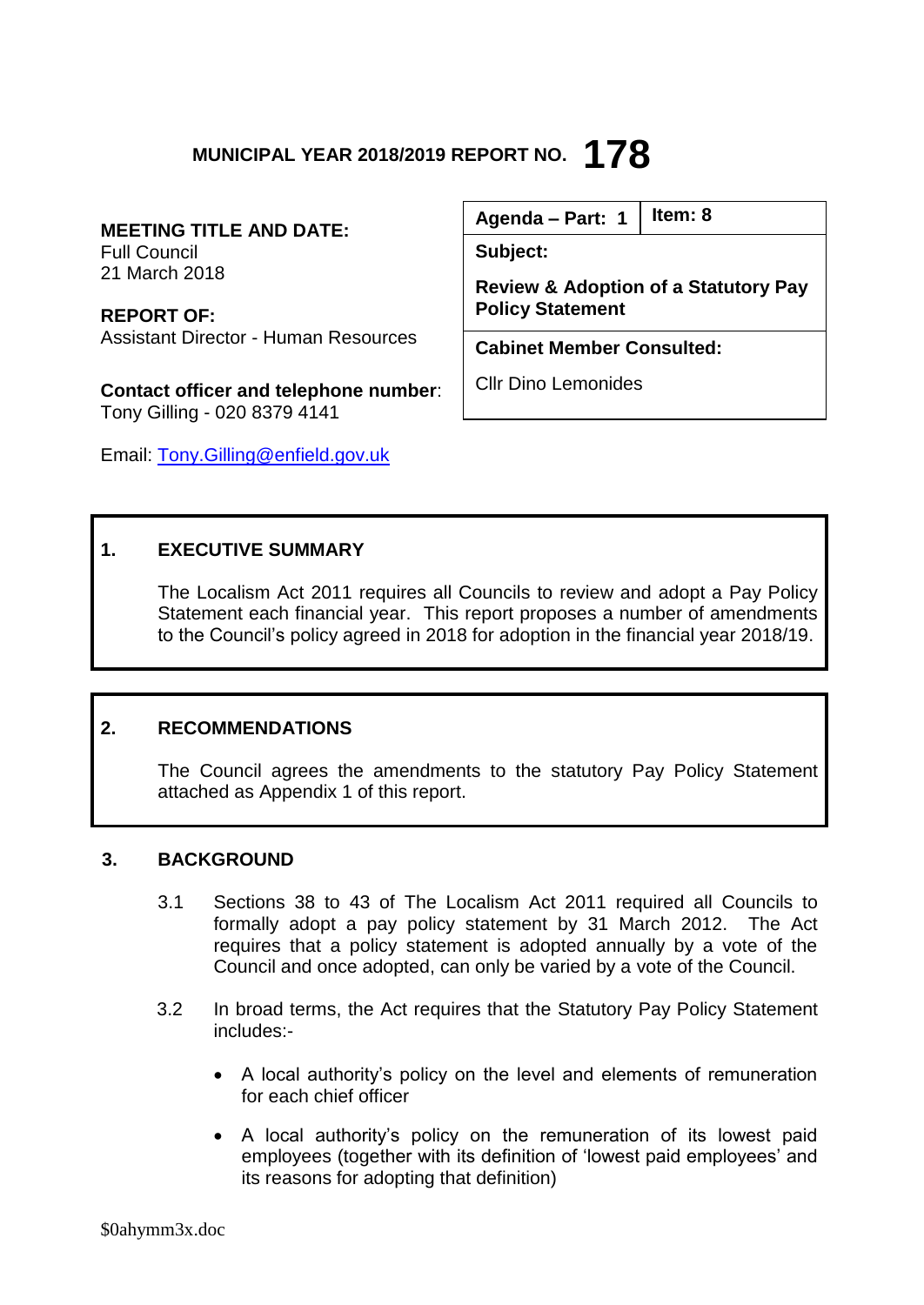- A local authority's policy on the relationship between the remuneration of its chief officers and other officers
- A local authority's policy on other specific aspects of chief officers' remuneration; remuneration on recruitment, increases and additions to remuneration, use of performance related pay and bonuses, termination payments and transparency.

The pay and remuneration of schools based staff is not covered by the Act.

3.3 After a review of the operation of the pay policy for the financial year 2017/18 the Remuneration Committee has agreed to put forward the following amendments for recommendation:

Delete paragraphs 3.2.2 and 3.3 and insert

- 3.3 At the Remuneration Committee on 20 February 2018, it was agreed in principle, that subject to the agreement of a new appraisal process, and final ratification by the Remuneration Committee in the municipal year 2018/19, the approach to senior managers' pay will be as follows with effect from 1 July 2018.
- 3.3.1 A pay structure where progression through the appropriate pay range is determined through experience in the post. There will be between five and seven increments in each grade. Subject to continued satisfactory performance of their duties, senior managers will receive their first increment (where applicable) on the following 1 July if their first day of service is between 1 January and 30 June. If their first day of service is between 1 July and 31 December, they will receive their first increment (where applicable) six months after their first day of service. Thereafter, on 1 July each year they will receive a further increment until the maximum point of the grade is reached.

This amendment reflects the Remuneration Committee's support for the replacement of the Performance Related Pay scheme for senior managers.

Amend paragraph 3.6 to read;

3.6 The pay ranges for middle and senior managers are increased in line with National Pay Agreements determined by the Joint National Council (JNC) for Chief Officers. The latest increase in JNC pay rates is effective from April 2017 ( **\***At the time of writing, there is a pay claim pending of 2% with effect from 1 April 2018), currently;

Paragraph 3.10 to read

Delete £9.75 and insert £10.20 Delete £18,301 and insert £19,145 Delete 1.4.17 and insert 1.4.18

This amendment incorporates the London Living Wage increase due to be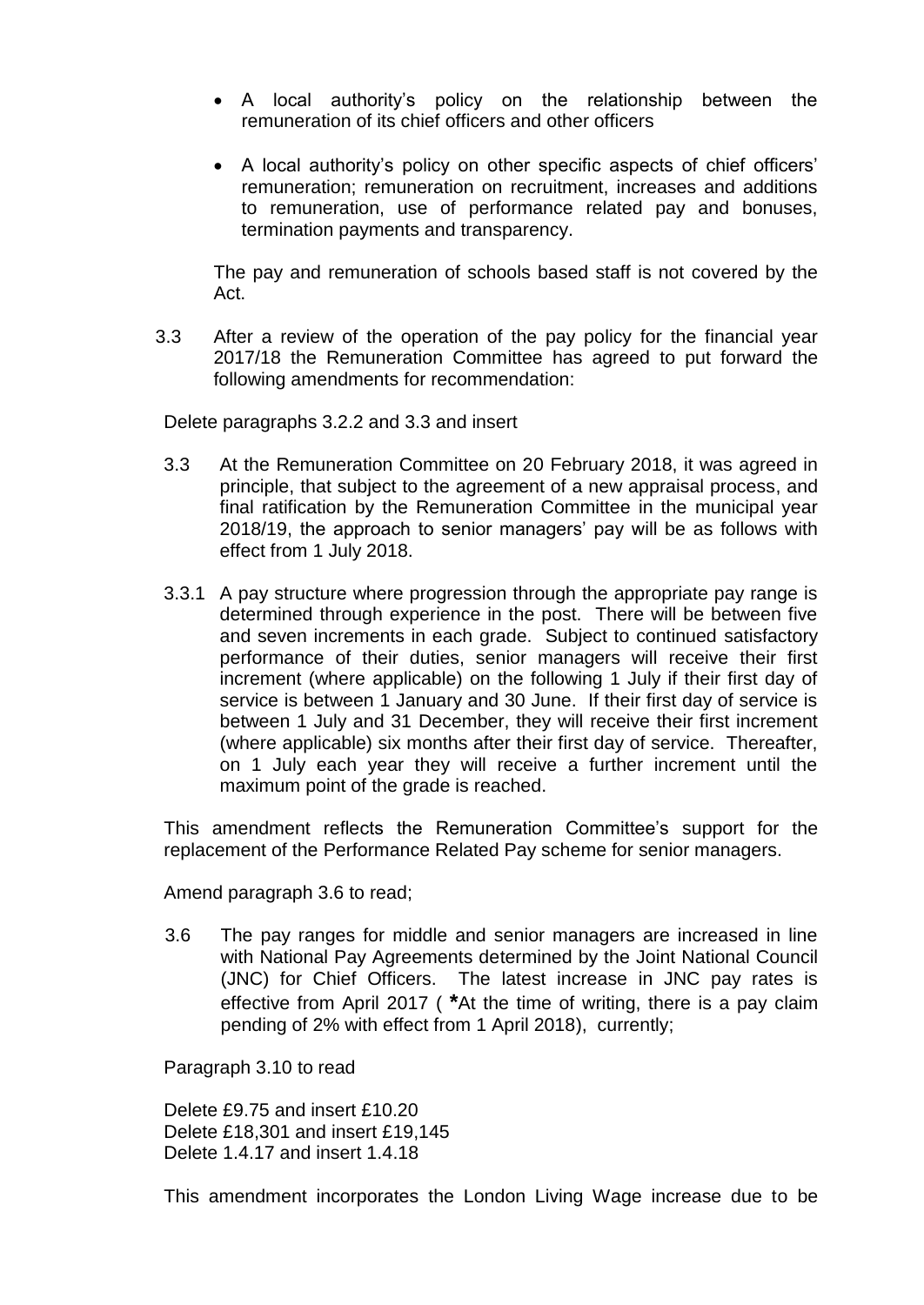implemented on 1 April 2018.

Amend paragraph 3.14.2 to read

The Council's flexible retirement policy, adopted in 2011, enables eligible staff to receive their occupational pension and continue working, for a maximum period of up to two years, provided they either reduce their contractual hours by at least 50% or reduce the grade of their job by two grades. No staff were retired flexibly in the period 1 January to 31 December 2017.

This paragraph has been amended to incorporate updated statistics.

Amend paragraph 3.14.4 to read;

The Council has the discretion to agree the early retirement of a member of staff aged 55 to 60, where this is in the best interests of the efficiency of the service. In such cases, the Council considers each case on its merit and in the light of this determines a) whether to agree the request and b) where applicable, whether to waive any actuarial reduction that may arise. 1 member of staff was retired early in the interests of the efficiency of the service in the period 1 January to 31 December 2017.

This paragraph has been amended to incorporate updated statistics.

Amend paragraph 3.14.6 to read;

discretionary compensatory payment or via a settlement agreement within two years.

This reflects the Remuneration Committee decision in October 2017 that staff leaving the organisation on a settlement agreement should be bound by the same restrictions as staff receiving a redundancy or severance payment.

Amend paragraph 3.15 to read;

Decisions to retire staff on grounds of permanent ill health are medical decisions over which the Council has little influence or discretion. In such cases, the Council will meet any additional costs that arise as specified in Regulation 20 of the Local Government Pension Scheme Regulations. 3 staff have been retired on grounds of permanent ill health in the period 1 January to 31 December 2017.

This amendment incorporates the latest figures.

Amend paragraph 3.18.2 to read;

The report on Fair Pay in the Public Sector highlights that in general terms, the multiple indicating the relationship between the pay of the Chief Executive and the pay of the general workforce in a local authority is significantly lower than for organisations of similar size, turnover and complexity in the private sector. The report indicates that typically the pay of the Chief Executive of a London Borough is approximately eight times that of the median pay of all staff (chart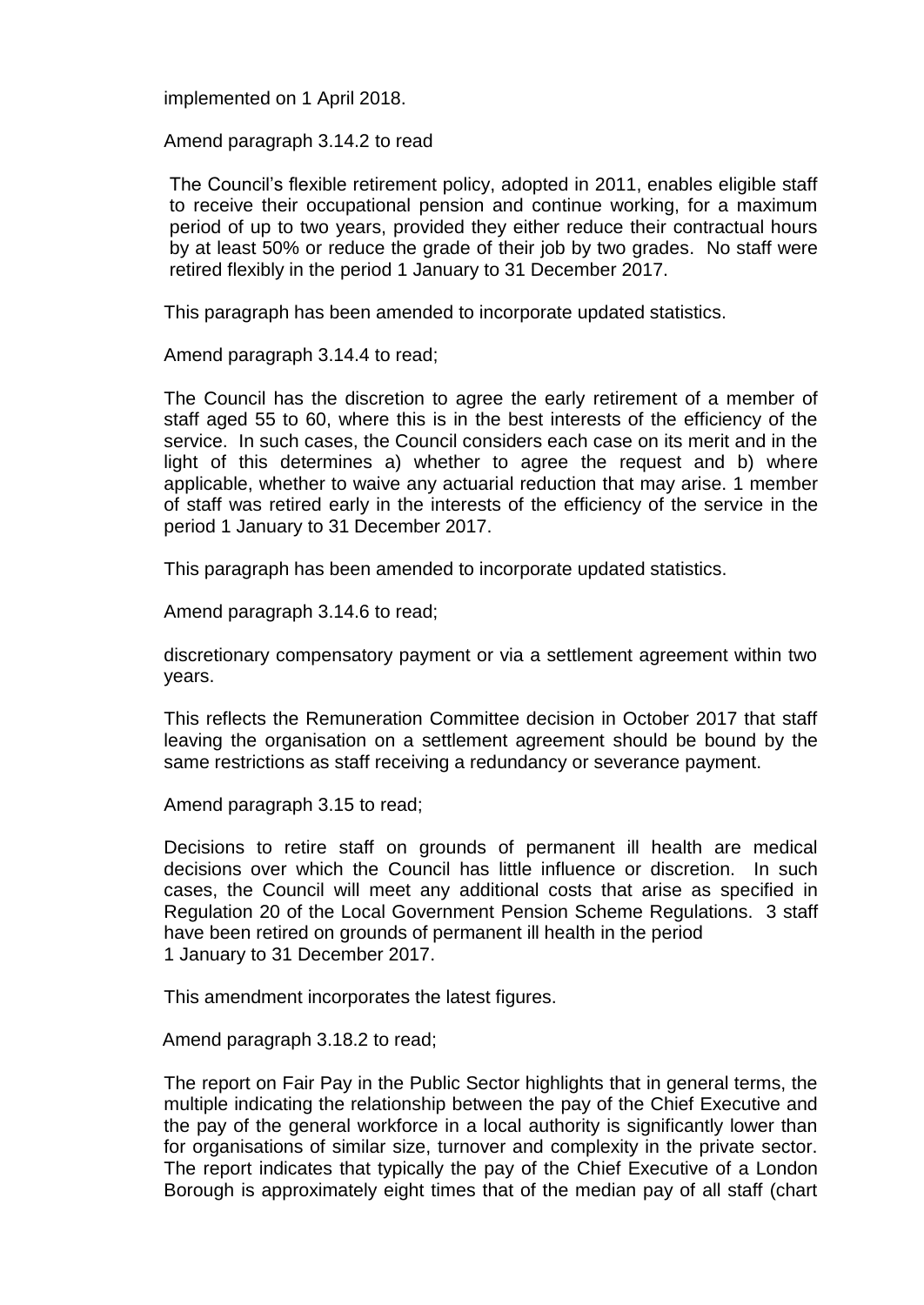2A, page 33, Fair Pay in the Public Sector). In 2017/18, the gross pay of the Chief Executive was 6.92 times the median pay for the whole of the Council's schools workforce.

This amendment updates the new figure and deletes the reference to the previous Chief Executive's pay.

Amend paragraph 3.20 to read;

On 1 April 2013, the NHS public health function was transferred to local councils. The transfer was actioned under a statutory transfer scheme and transferred staff have been protected on their NHS pay, pensions and conditions of service. At present, there are three staff on NHS terms and conditions. The terms of the transfer agreement protect councils from equal pay challenges until April 2015. However, from this date, councils will need to review the pay arrangements to ensure that any differentials are objectively justified. The numbers of public health staff on NHS conditions has steadily decreased since 1 April 2013 through natural wastage. It is planned to offer local government terms and conditions to all public health staff, as part of the restructuring of the Council which will be completed by 31 March 2019.

This reflects the fact that the organisational review restructure will be completed by 31 March 2019.

### 4. **ALTERNATIVE OPTIONS CONSIDERED**

The review and adoption of a Statutory Pay Policy Statement each financial year is a statutory requirement.

### **5. REASONS FOR RECOMMENDATIONS**

To meet a statutory requirement.

### **6. COMMENTS OF THE DIRECTOR OF FINANCE, RESOURCES & CUSTOMER SERVICES**

#### 6.1. **Financial Implications**

No financial implications arise from the adoption of the proposed Pay Policy Statement.

### 6.2 **Legal Implications**

The Council is required under sections 38-43 of the Localism Act 2011(the Act) to adopt a pay policy statement for every financial year. The pay policy statement for 2017/18 must be adopted by 31 March 2017. The pay policy statement must be adopted by full council, and can only be varied by full council. Once it has been adopted, all determinations on pay, conditions and remuneration of chief officers (broadly, the chief executive, directors and assistant directors) for that year must be in accordance with the policy.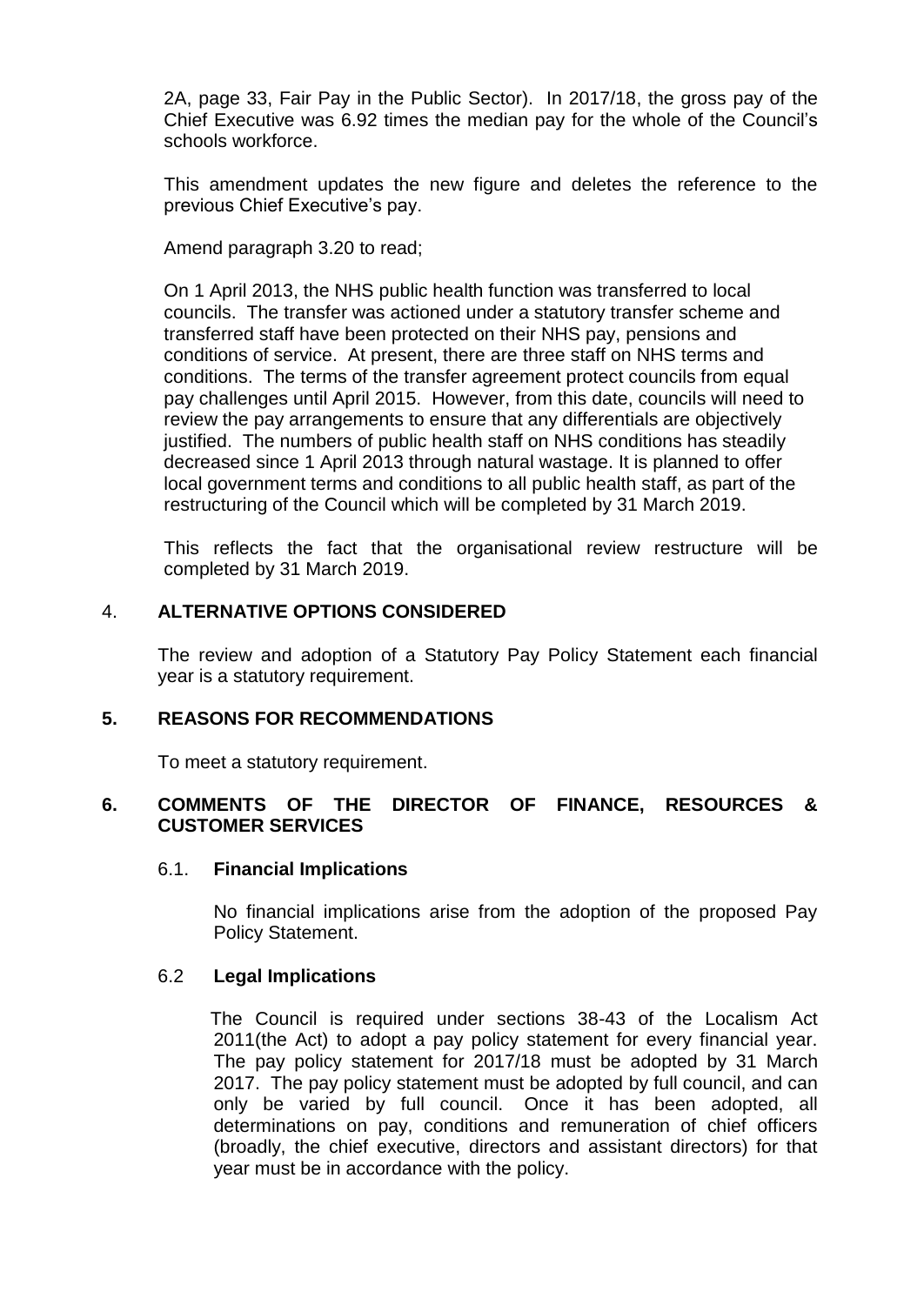### 6.3 **Key Risks**

If the Council did not have an agreed Pay Policy, which is reviewed annually to ensure that it is fit for purpose, then the Council could be open to legal or equal pay challenges.

### **7. IMPACT ON COUNCIL PRIORITIES**

### 7.1 **Fairness for All**

The annual adoption of a Pay Policy Statement will afford the Council a regular opportunity to ensure that the remuneration of senior managers remain commensurate with the responsibilities of the roles relative to the pay of the Council's overall workforce.

### 7.2 **Growth and Sustainability**

Ensuring the appropriate remuneration for senior managers should enable the Council to recruit and retain the best managers with a view to providing services to the community which stimulate growth in the local economy.

### 7.3 **Strong Communities**

The publication of the remuneration details of senior managers will ensure that the local community has access to the information needed to hold senior managers to account for the realisation of the Council's vision.

### 7.4 **Equalities Impact Assessment**

The production of a statutory pay policy statement is a legislative requirement which will only impact on a very small number of senior staff**.**

# **8. HEALTH AND SAFETY IMPLICATIONS**

None

# **9. PUBLIC HEALTH IMPLICATIONS**

Detailed in paragraph 3.20 of the Pay Policy.

# **Background Papers**

None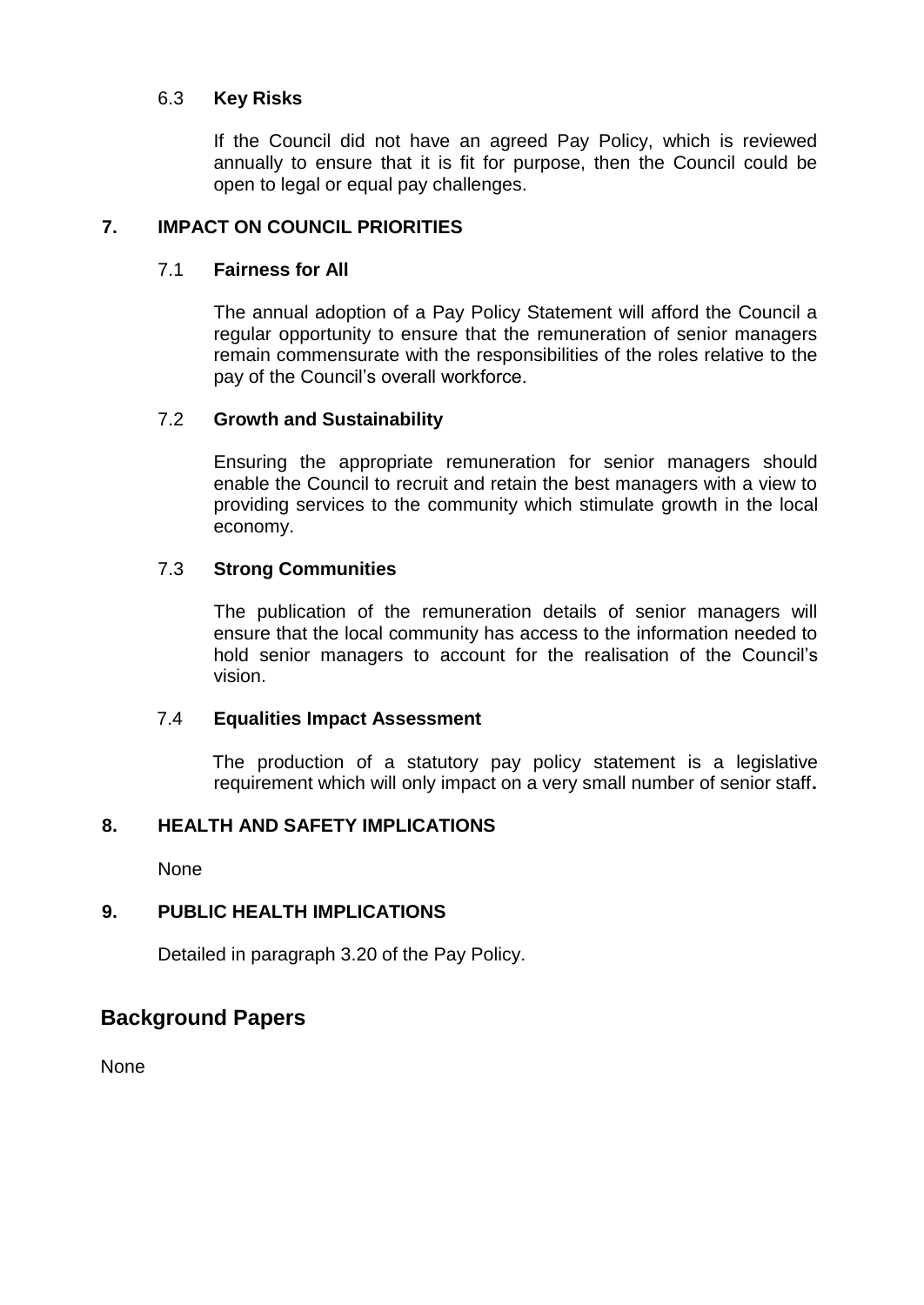# **Appendix 1**

# **The Council's Statutory Pay Policy 2018/19**

- 1. Enfield Council is a large and diverse organisation providing a range of statutory and other services to a local community with a population of c300,000. It is responsible for managing a combined annual capital and revenue spend of c£1.1 bn. To ensure such a large and complex organisation is effectively led and efficiently managed, the Council needs to be able to attract and retain a range of high calibre and skilled managers and leaders. In a competitive job market, the value and composition of the remuneration package offered to senior managers i.e. Assistant Director and above is a key factor enabling the Council to attract, recruit, motivate and retain staff with the skills sets required to deliver the Council's vision objectives and aspirations, which in turn, have a significant impact on the lives of local residents.
- 2. This statement has been drawn up primarily to meet the requirements of Section 38(1) of the Localism Act 2011. The full details of the remuneration of both senior managers and other groups of staff employed by the Council will be published on the Council's website as required by the Code of Recommended Practice for Local Authorities on Data Transparency. The details of the remuneration received by individual senior managers in each financial year will be published in the annual statement of accounts.

### 3. **Pay Provisions**

- 3.1 The implementation of the Council's pay and remuneration strategy for senior managers is overseen by the Remuneration Sub-Committee of the Council's Audit Committee.
- 3.2 The key features of the Council's remuneration package for senior managers includes a competitive salary structure that is aligned with benefits packages offered by other benchmark public sector organisations providing a similar range of services i.e. primarily other London boroughs.
- 3.3 **At the Remuneration Committee on 21 February 2018, it was agreed in principle, that subject to the agreement of a new appraisal process, and final ratification by the Remuneration Committee in the municipal year 2018/19, the approach to senior managers' pay will be as follows with effect from 1 July 2018.**
	- 3.3.1 **A pay structure where progression through the appropriate pay range is determined through experience in the post. There will be between five and seven increments in each grade. Subject to continued satisfactory performance of their duties, senior managers will receive their first increment (where applicable) on the following 1 July if their first day of service is between 1 January and 30 June. If their first day of service is between 1 July and 31 December, they will receive their first increment (where applicable) six months after their first day of service. Thereafter, on 1 July each year they will receive a further increment until the maximum point of the grade is reached.**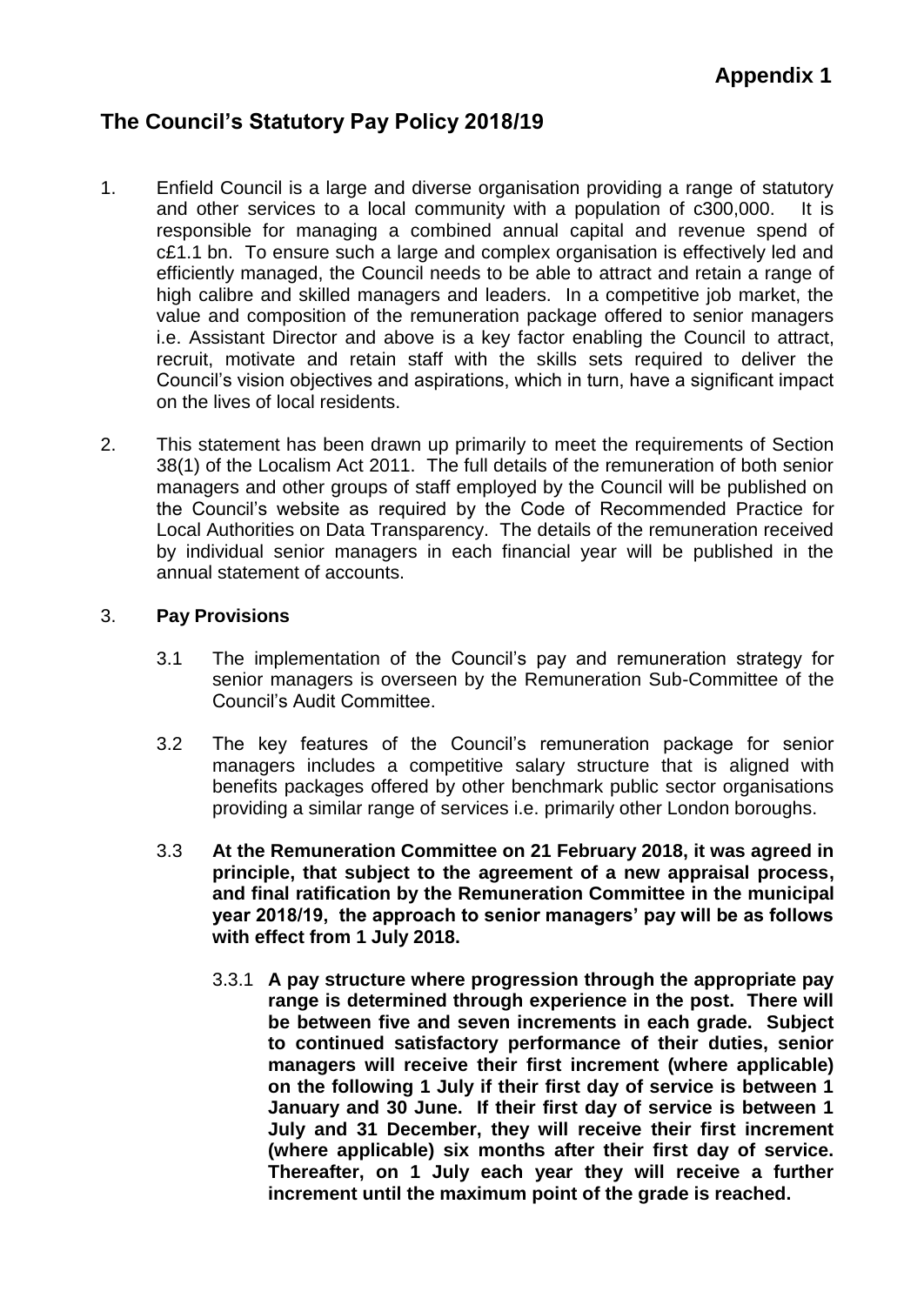- 3.4 As part of its commitment to ensuring equal value in pay matters, the Council determines the relative grades of the vast majority of jobs in the organisation through the application of recognised analytical job evaluation schemes. For the majority of staff, the job evaluation scheme used is that developed by the Greater London Provincial Council published in 2000. For middle and senior management jobs, the Hay Job Evaluation Scheme developed by Hay Management Consultants is used.
- 3.5 The Council determined the pay ranges for Heads of Service, Assistant Directors, Directors and the Chief Executive in 2006, with advice from Hay Management Consultants, using benchmarking data drawn from the Chief Officers Pay and Benefits Survey independently compiled by London Councils.
	- 3.5.1 The Council's **present** middle and senior managers' pay ranges have a spread of 25 percentage points i.e. difference between the lowest and highest salary levels in the pay range. In the lower part of each salary range, i.e. points 1-16, performance related salary progression is consolidated i.e. once that level of salary is attained, it will be retained in future years, regardless of performance, while in the upper part of each salary range i.e. points 17-25, pay progression is not consolidated and can go up or down in line with recorded performance levels in the previous performance year. This model of performance pay being 'at risk' reflects that envisaged in the report to the Government on Fair Pay in the Public Sector published in 2011. In all, the Council has nine such performance related salary ranges covering 438 posts with salary ranges starting at or above £36,433 p.a.
- 3.6 The pay ranges for middle and senior managers are increased in line with National Pay Agreements determined by the Joint National Council (JNC) for Chief Officers. The latest increase in JNC pay rates is effective from April 2018. **At the time of writing, there is a pay offer pending of 2% with effect from 1 April 2018;** currently;
	- 3.6.1 the salary range for the Chief Executive is £164,335 through to £193,338;
	- 3.6.2 the salary range for the Executive Directors of Schools & Children's Services, Regeneration & Environment, Finance, Resources & Customer Services, Health, Housing & Adult Social Care is £118,691 through of £153,597;
	- 3.6.3 the actual levels of pay received by the Chief Executive and each Executive Director are published annually in the Council's statement of accounts;
	- 3.6.4 the salary range for all Directors is £95,950 through to £117,160;
	- 3.6.5 the salary range for all Assistant Directors is £81,952 through to £103,974;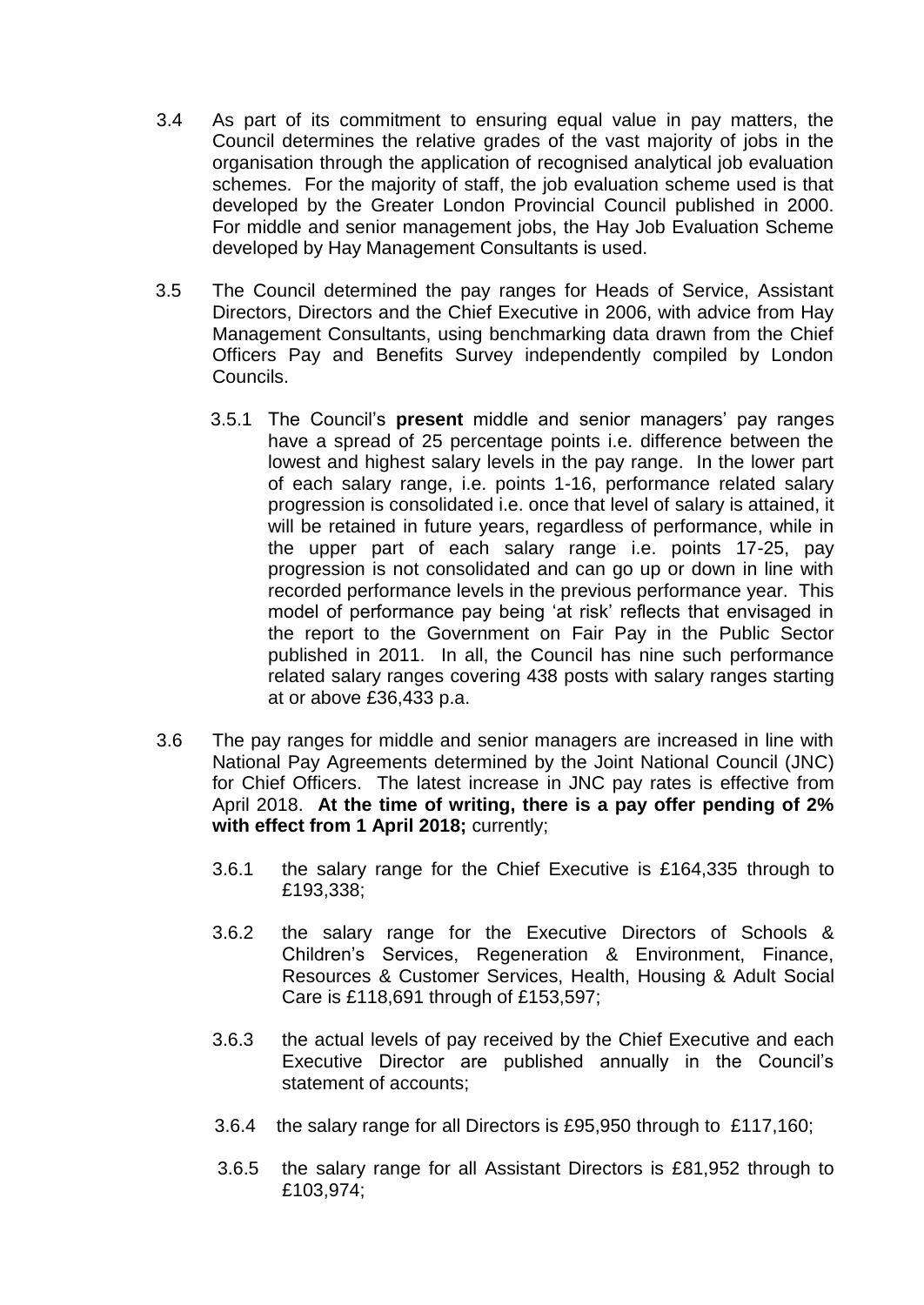- 3.6.6 the contracts of employment of all senior managers only allow them to undertake additional duties and responsibilities with the recorded agreement of the Leader of the Council, in the case of the Chief Executive and the Chief Executive in the case of Directors. Where these additional duties attract the payment of a fee, the Remuneration Sub-Committee will determine the proportion of that fee that is received by the individual senior manager and that received by the Council. In the specific case of fees for local and other election duties, the Council allows any fees received to be retained by the Chief Officers' fulfilling these roles.
- 3.7 The Council has the discretion to exceptionally make additional one off payments to staff at any level, including senior staff, in recognition of work undertaken in addition to that of their substantive role. Any such additional payments will be authorised by the Chief Executive, in the case of a payment being made to Directors and the Leader of the Council, in the case of discretionary payment being made to the Chief Executive. An objective justification for each such payment will be recorded on the employee's file. Any such additional payments made will be reflected in the relevant statements of earnings published in the annual statement of accounts. The Council has no provision to make a bonus payment to any member of staff.
- 3.8 The pay rates of other staff in the Council are based on a pay spine negotiated by the National Joint Council (NJC) for Local Government Services and supplemented to reflect regional differences arising from agreements made by the Greater London Provincial Council (GLPC). The last increase in the NJC pay spine is effective from January 2015. Typically, the pay range for each grade comprises four incremental pay points with staff progressing to the next pay point after specified periods of time in the post. Each grade pay range has a spread of c10% with each incremental step equating to c2½% increase in pay. All pay progression through the grade range is consolidated.
	- 3.8.1 The Council will consider paying an appropriate market supplement, in addition to the job evaluated grade range where it can be objectively demonstrated that the Council is experiencing difficulties in recruiting and retaining suitably skilled and qualified staff to provide safe, efficient and effective high quality services and that the level of pay offered is the primary reason for this.

### 3.9 **Pay on appointment**

3.9.1 Under the terms of the Council's Constitution, all permanent appointments to posts graded Assistant Director, Director, Executive Director and Chief Executive are made by the Appointments' Panel. As progression through the relevant salary range is determined by performance, staff will normally be appointed at the minimum point of the grade unless there is an objectively justifiable reason for appointing to a higher salary and this is a) recorded and b) approved by the chair of the Appointments' Panel that made the appointment and c) reported to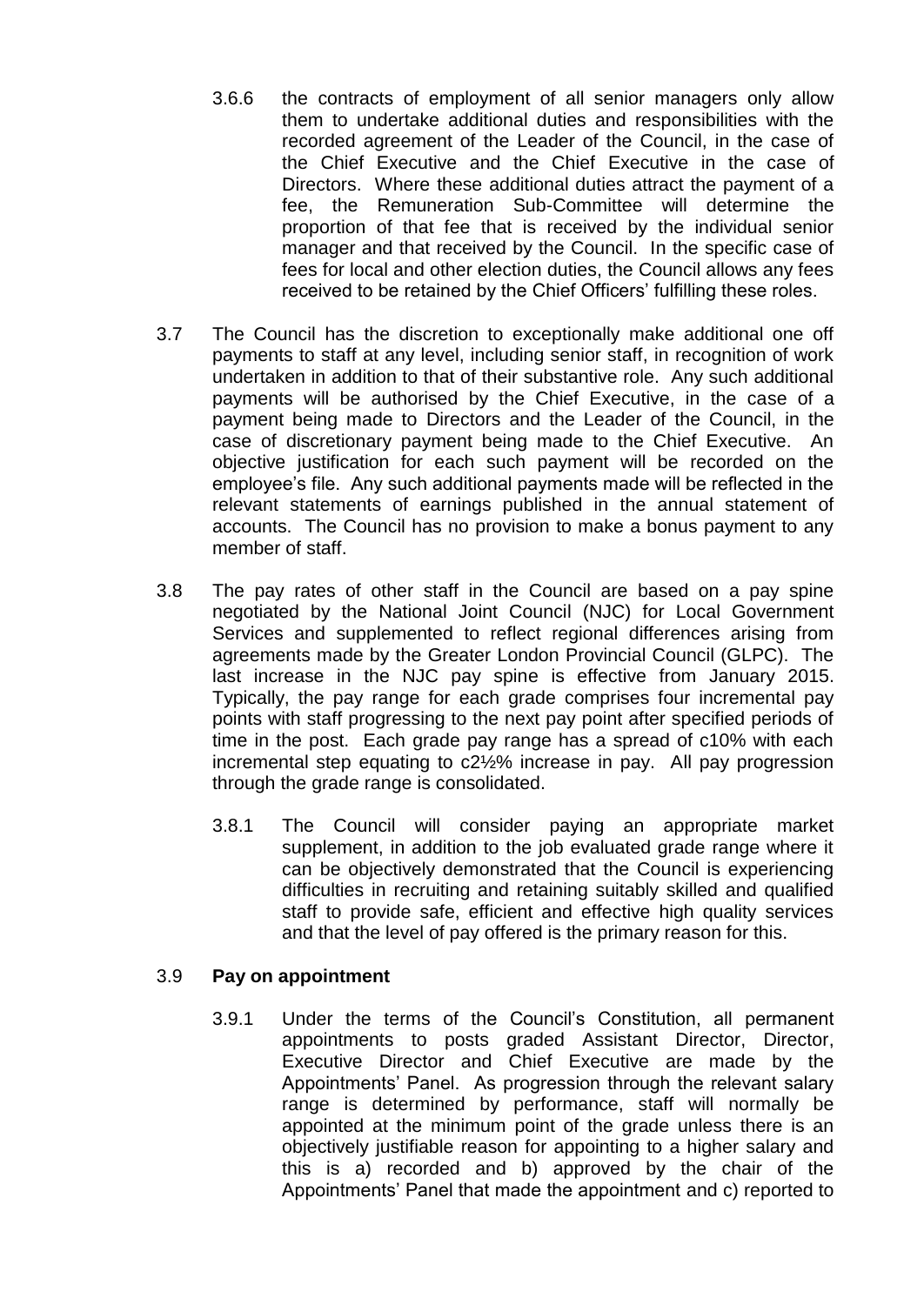the next Council in the case of the appointment of a Director. (Note the Council's Constitution already requires the appointment of the Chief Executive to be ratified by the full Council). The composition of the Appointments' Panel for appointments to posts at Assistant Director, Director, Executive Director and Chief Executive is set out in the Council's Constitution.

- 3.9.2 The 2012 and 2013 government guidance on pay policy statements recommends that full Council should have the opportunity to vote before large salary packages are offered in respect of a new appointment, and propose £100,000 as an appropriate threshold. Supplementary guidance does not have the force of law but the council is required to have regard to it.
- 3.9.3 In Enfield, all appointments at Assistant Director level and above are made by an Appointments Sub-Committee comprising elected members of both political parties; and the adopted pay policy already requires a report to be made to Council where it is proposed to offer the appointment at a salary other than the minimum of the appropriate salary range.

The Council's Constitution already requires the appointment of a new Chief Executive to be ratified by full Council, and such an approval could be explicit as to the salary to be offered; so this leaves only Executive Director and Director level posts where the salary offered on appointment could exceed the £100,000 threshold. The salary range for Directors is fixed (see paragraph 3.6.2 above) and is binding on the council by virtue of the pay policy statement. If there is a decision to pay a Director at a higher point, it must be reported to the next full Council meeting. If the matter is reported to full Council, it would be open to a member to move a motion on the matter which could be the subject of a vote. The Council therefore, believes that the requirements of openness and accountability and the principles of transparency are met by existing procedures. Set against this, the potential delays in waiting for a full Council meeting before being able to offer a job, or having to renegotiate the salary, risk losing good candidates and increasing recruitment costs.

- 3.9.4 On this basis, the council is satisfied that its existing mechanism for senior appointments allows for an appropriate level of accountability, openness and oversight by members.
- 3.9.5 Appointments to posts at all other levels in the Council will be made at the minimum point of the relevant grade unless agreed by the Assistant Director of Human Resources or as specified in the approved scheme of delegation. Where appointments are made to salary levels above the minimum of the scale, the objectively justifiable reasons for this will be recorded on the relevant personnel file. The Council does not make any additional payments to prospective senior managers to encourage them to join the Council's workforce. Relocation expenses can be paid in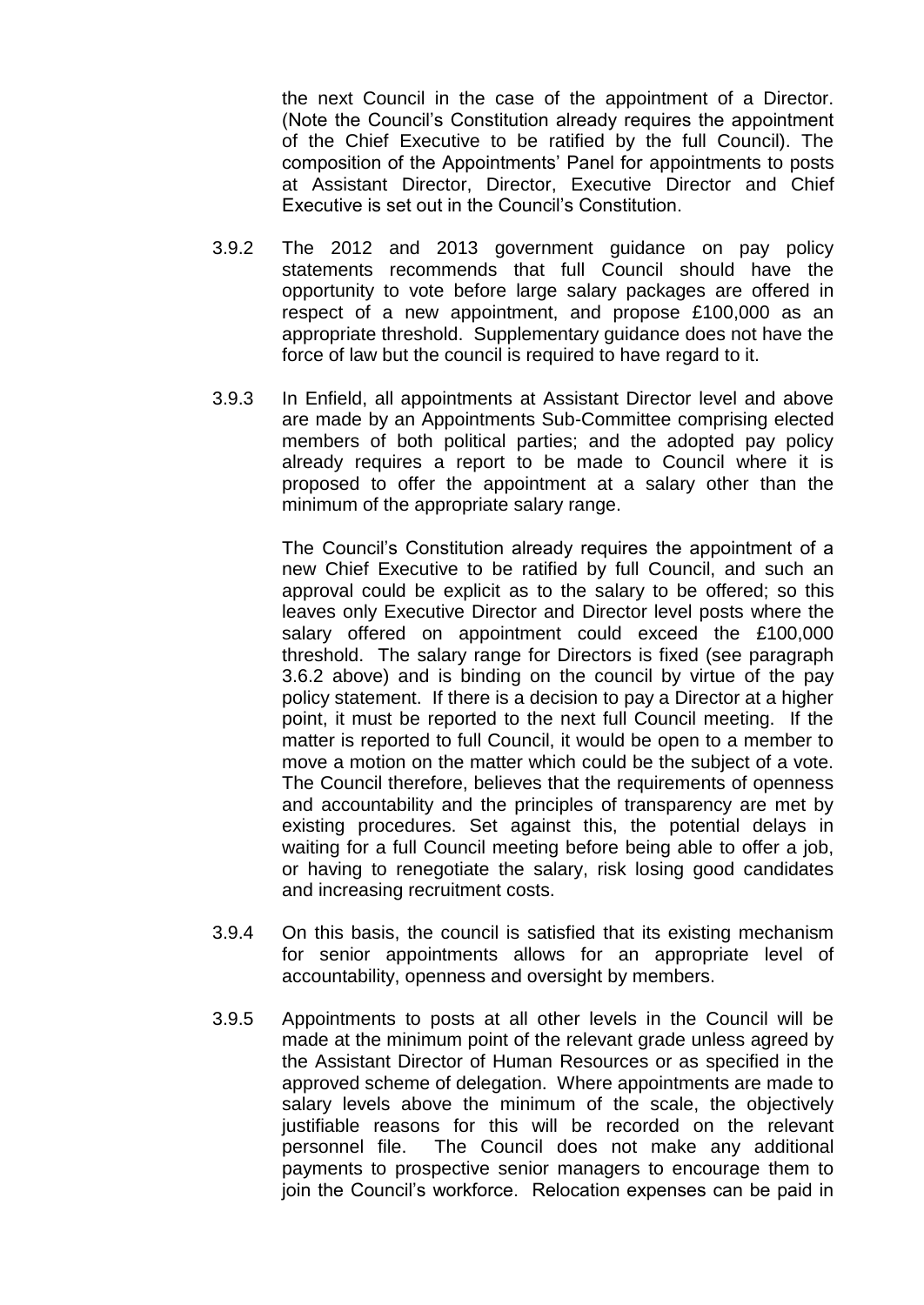approved cases where these are agreed by the Chair of Appointments' Panel that made the appointment.

- 3.9.6 From time to time, to meet unforeseen temporary business needs, it may be necessary for the Council to engage specialists' contractors/agency workers to cover elements of the roles of senior manager posts. In such cases, the engagement of such workers and the rates of payment and conditions of engagement will be approved by the Cabinet Member for Finance & Corporate Resources which will not necessarily be in line with the Council's general terms and conditions for staff engaged under a permanent contract of employment.
- 3.9.7 The Council would not normally consider appointing a person to a permanent senior management post other than under a normal employment contract.

### 3.10 **Low pay**

In March 2011, the Cabinet determined that irrespective of the grade of a job as determined by the application of an analytical job evaluation process, the minimum level of pay received by any employee would be the level of the London Living Wage as set/amended from time to time by the Greater London Authority. The Council will determine the lowest paid by reference to the contractual hourly rate of pay of the employee. For these purposes Apprentices are considered to be engaged under training rather than employment contracts. The London Living Wage is currently £**10.20** per hour i.e. £**19,145** per annum for a full time worker (i.e. working 36 hours per week). Where appropriate, basic levels of pay that are on or below the GLPC pay spine point 9 or equivalent on **1.4.18** are enhanced by the payment of a pay appropriate supplement to ensure that every member of staff receives a level of pay is equivalent to the level of the London Living Wage. GLPC pay spine point 10 is currently the first point in the GLPC pay spine that is above the current level of the London Living Wage. The pay spine point below which supplements are paid will vary in line with increases in the London Living Wage. Any subsequent increase in the London Living Wage will be implemented within six months of the increase in the level of London Living Wage being announced. The Council staff will not adjust the basic wage levels of staff already in receipt of pay levels that are above the London Living Wage for the purpose of maintaining grade/pay differentials. An explanation of the Council's reasons for adopting the London Living Wage as the low pay benchmark are set out in report 207 considered by the Cabinet on 9 March 2011.

# 3.11 **Working hours**

3.11.1 Middle and senior managers in the Council do not have a specified working week and are required to work the hours necessary for the effective performance of their duties. It is not unusual for senior managers in the organisation i.e. Assistant Directors, Directors and Chief Executive to regularly work up to 60 hours per week without any compensatory time off or additional payments being made.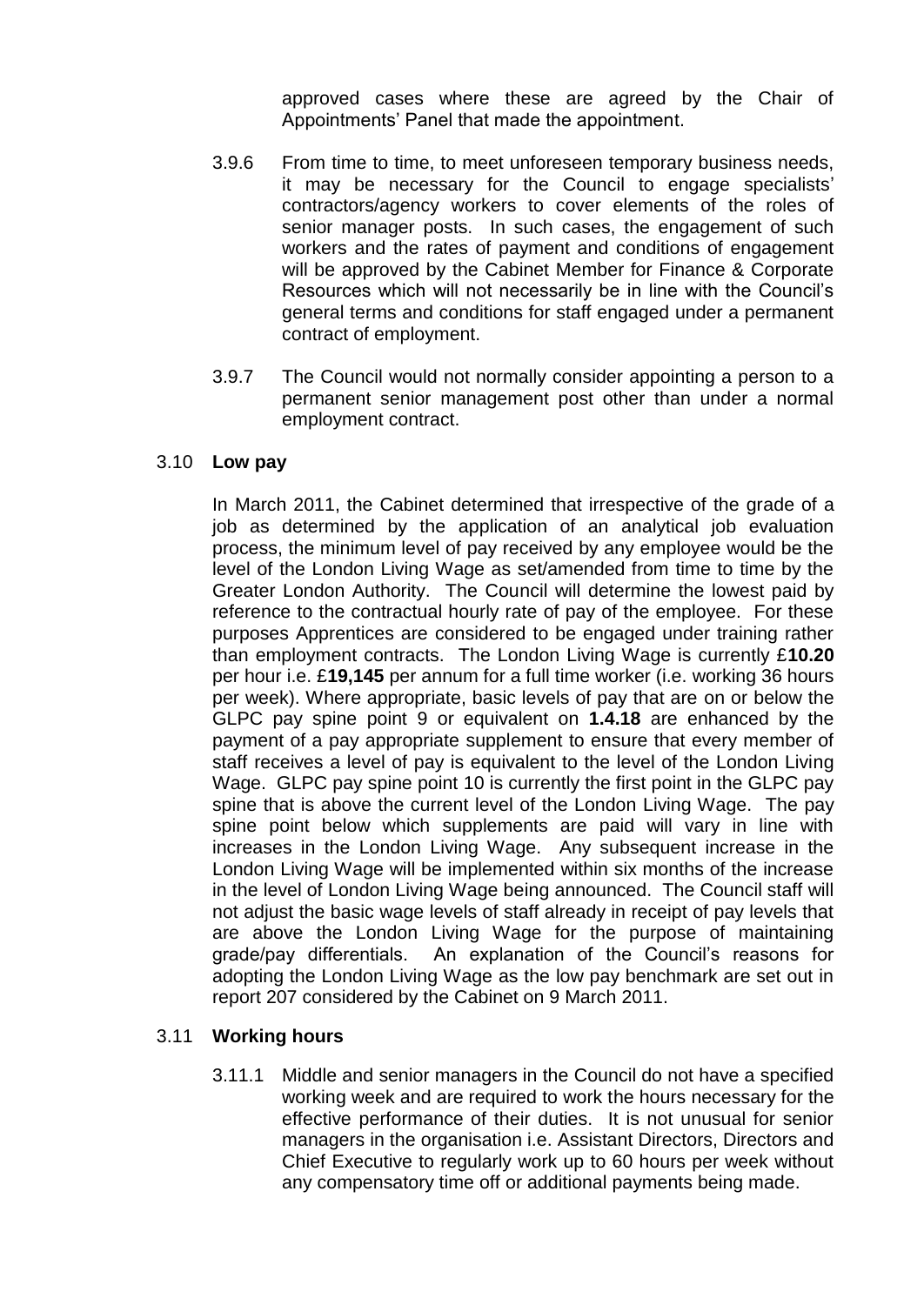3.11.2 Staff other than middle and senior managers work a basic 36 hour week and are entitled to time off in lieu or additional payments in respect of any hours worked in excess of an average of 36 hours per week calculated over specified periods. Enhanced payments are made to staffs who are contractually required to work at night, at weekends and on bank holidays.

### 3.12 **Other non-pay benefits**

### 3.12.1 **Holiday entitlement**

In addition to paid time off in respect of public/bank holidays, the paid annual leave entitlement for all staff is set out in the following table:-

| <b>Directors and Assistant</b><br><b>Directors</b> | <b>Completed Years of Continuous</b><br>Service as at 31 March |                   |
|----------------------------------------------------|----------------------------------------------------------------|-------------------|
|                                                    | $0 - 4$ years                                                  | $5 + \gamma$ ears |
| <b>Chief Executive &amp; Directors</b>             | 32 days                                                        | 35 days           |
| <b>Assistant Directors</b>                         | 29 days                                                        | 32 days           |

| <b>Other Staff</b>                          | <b>Completed Years of Continuous</b><br>Service as at 31 March |                   |
|---------------------------------------------|----------------------------------------------------------------|-------------------|
| Grade and pay spine                         | $0 - 4$ years                                                  | $5 + \gamma$ ears |
| Up to and including Scale 4<br>$(scp 1-21)$ | 24 days                                                        | 29 days           |
| Scales 5-6 (scp 22-28)                      | 25 days                                                        | 30 days           |
| SO1 to PO2 (from scp 29)                    | 26 days                                                        | 31 days           |
| MM1 to HOS2                                 | 29 days                                                        | 31 days           |

# 3.12.2 **Sick pay**

While unable to work because of illness, staff at all levels receive

| During 1 <sup>st</sup> year of service                                              | 1 month's full pay and (after<br>completing 4 months' service)<br>2 months' half pay |
|-------------------------------------------------------------------------------------|--------------------------------------------------------------------------------------|
| During $2^{nd}$ year of service                                                     | 2 months' full pay and<br>2 months' half pay                                         |
| During 3 <sup>rd</sup> year of service                                              | 4 months' full pay and<br>4 months' half pay                                         |
| During $4^{\text{th}}$ and $5^{\text{th}}$ year of service   5 months' full pay and |                                                                                      |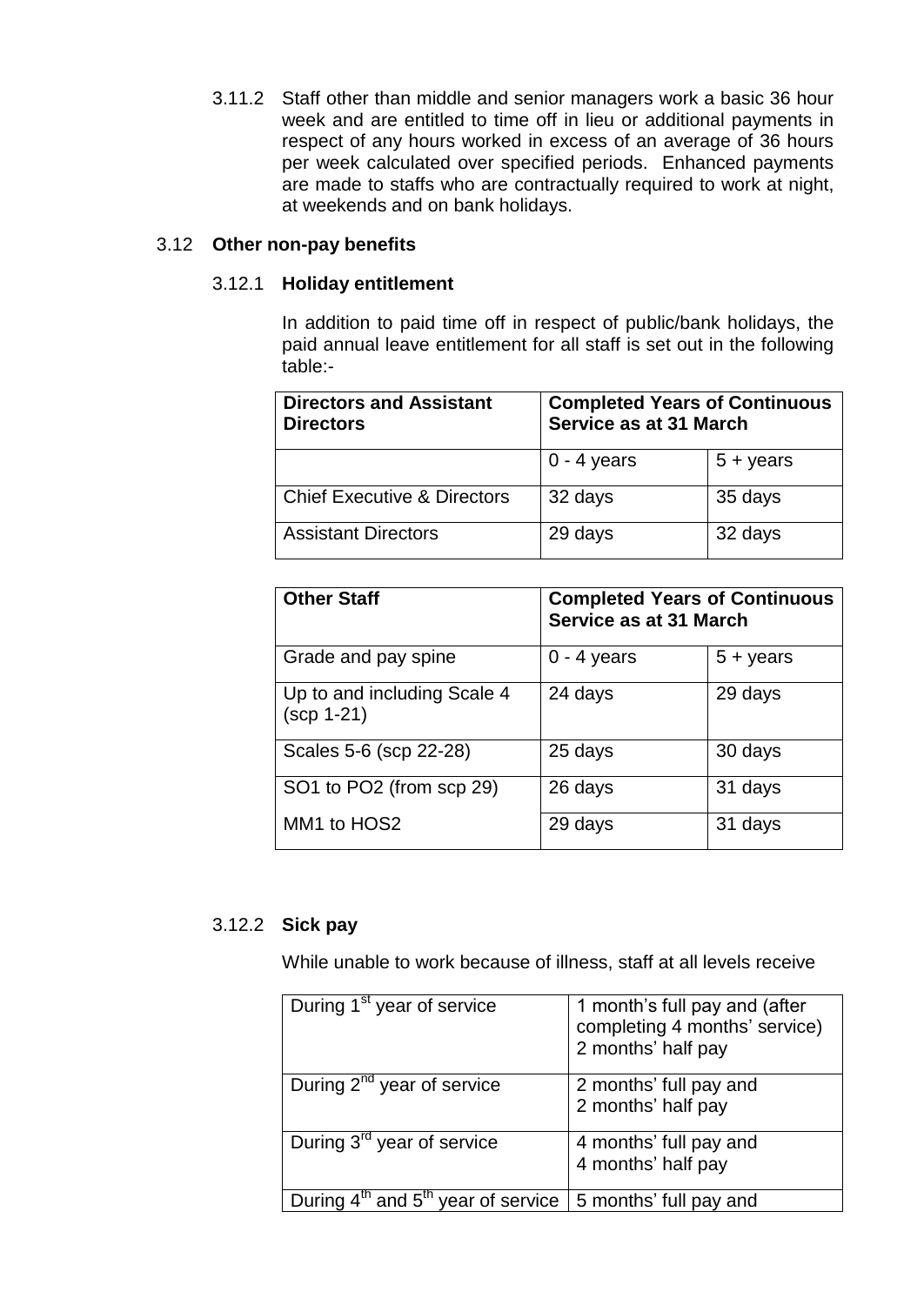|                        | 5 months' half pay                                         |
|------------------------|------------------------------------------------------------|
| After 5 years' service | 6 months' full pay and<br>$\frac{1}{2}$ 6 months' half pay |

This provision mirrors the national terms and conditions for local authorities' staff.

### 3.13 **Other general terms and conditions of service**

Other general terms and conditions of service for senior staff are as determined by the Joint National Council for Chief Officers and for other staff by the National Joint Council for Local Government Services.

### 3.14 **Termination payments**

- 3.14.1 In 2010, the Cabinet adopted a revised policy in respect of the level of discretionary payments made to staff who were made redundant. Under the terms of this policy, which applies to staff at all levels including senior managers, on being made redundant, staff who are immediately able to access their occupational pension payments will receive a redundancy payment which is calculated using the statutory table for the calculation of redundancy payments with the payment being based on an actual week's pay i.e. salary  $\div$  52.14 weeks, rather than a statutory week's pay. In all cases of redundancy of staff at all levels the Council automatically waives any actuarial reduction in pension payments that would otherwise arise. Staff who are not able to access an occupational pension for any reason receive a supplementary additional discretionary payment calculated on half a week's actual pay for every year of local government service. The Council's redundancy payments scheme is located at [http://enfieldeye/downloads/file/8665/redundancy\\_compensation\\_provisions](http://enfieldeye/downloads/file/8665/redundancy_compensation_provisions)
- 3.14.2 The Council's flexible retirement policy, adopted in 2011, enables eligible staff to receive their occupational pension and continue working, for a maximum period of up to two years, provided they either reduce their contractual hours by at least 50% or reduce the grade of their job by two grades**. No staff were retired flexibly in the period 1 January to 31 December 2017.**
- 3.14.3 On 21 March 2012, the Council adopted a severance policy under which staff at all levels in the Council could be allowed to leave the Council's employment with a discretionary severance payment. Details of this scheme are set out in the relevant Cabinet report.
- 3.14.4 The Council has the discretion to agree the early retirement of a member of staff aged 55 to 60, where this is in the best interests of the efficiency of the service. In such cases, the Council considers each case on its merit and in the light of this determines a) whether to agree the request and b) where applicable, whether to waive any actuarial reduction that may arise. **One member of**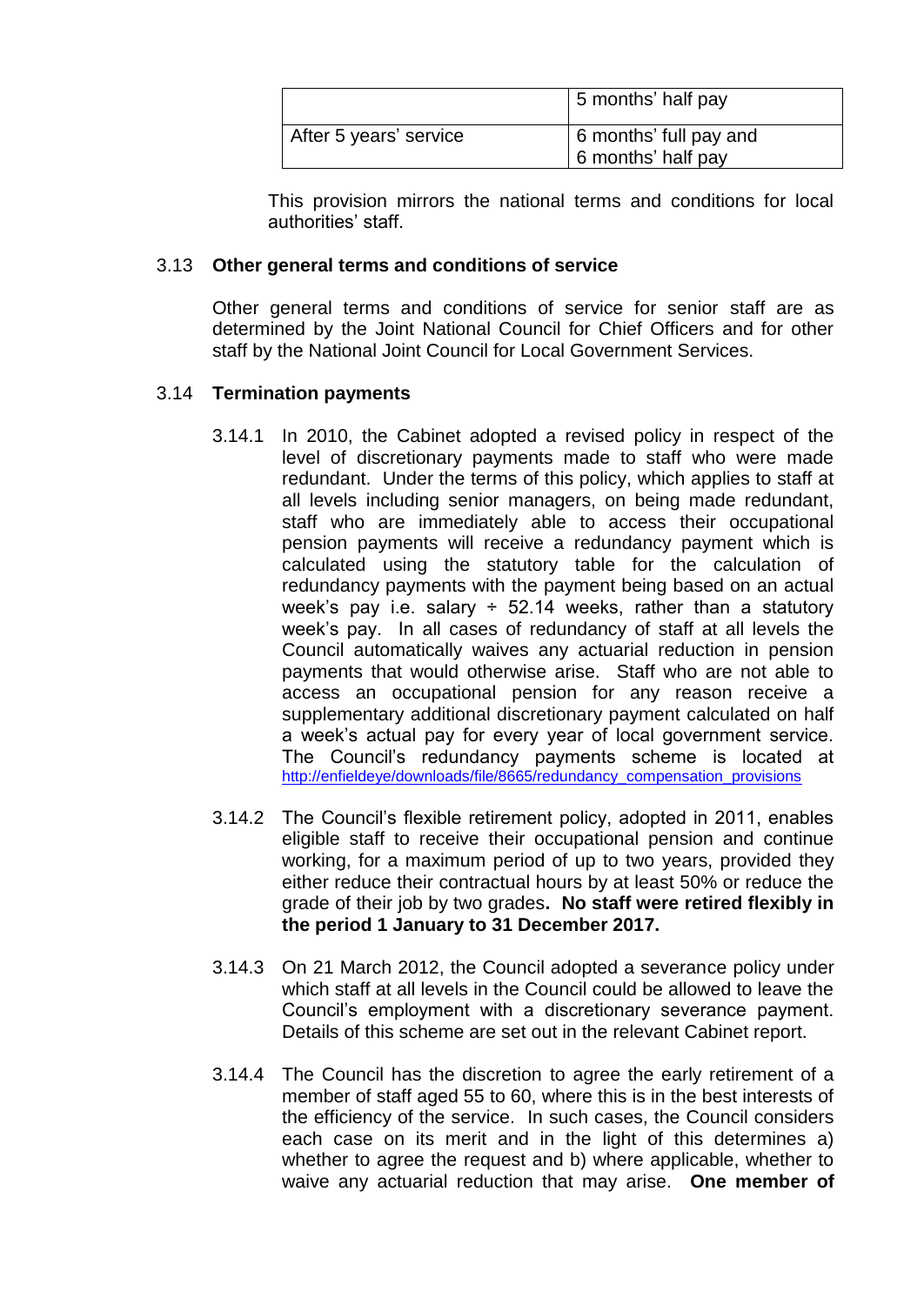**staff was retired early in the interests of the efficiency of the service in the period 1 January to 31 December 2017.**

- 3.14.5 While under the specific circumstances set out in this statement, the Council may waive the actuarial reduction that would otherwise arise as a consequence of the early payment of an employee's occupational pension; the Council does not enhance the pension provision of any staff.
- 3.14.6 The Council would not normally consider re-engaging in any capacity any senior member of staff who had left the Council with a discretionary compensatory payment **or via a settlement agreement** within two years of his/her recorded last day of service. Any proposal to do so would be subject to the agreement of an appropriately constituted Appointments' Panel.
- 3.14.7 The Council has no provision to make any other termination payments to staff at any level in the organisation other than in settlement of a potential or actual legal claim against the Council. Any such payment to a senior member of staff would be agreed by the Chief Executive or appropriate Director, in consultation with the Leader of the Council, under the terms of an appropriate Compromise Agreement following receipt of written legal advice.
- 3.14.8 As a matter of principle, the Council expects all staff to work any contractual periods of notice unless it is considered this would not be in the best interests of the Council.
- 3.14.9 Where the Council proposes to exercise its discretion to make a severance payment of £100,000 or more, under paragraphs 3.14.2 (flexible retirement), 3.14.3 (severance) or 3.14.4 (early retirement in the interests of efficiency), the proposal shall be referred to full Council for decision.
- 3.14.10 Where the Council proposes to make an officer redundant which will involve costs of £100,000 or more and which is in excess of the provisions detailed in paragraph 3.14.1, the proposal should be referred to full Council for decision.
- 3.14.11 Where the Council has incurred costs in relation to the redundancy of an officer in excess of £100,000 but which consists exclusively of payments made in accordance with the Council's redundancy scheme detailed in paragraph 3.14.1, the payment will be reported to the Remuneration Sub Committee for information.
- 3.14.12 The Council notes and will be bound by the statutory regulations with regard to the cap on exit payments and re-engagement of senior officers after receiving an exit payment.

### 3.15 **Retirement on medical grounds**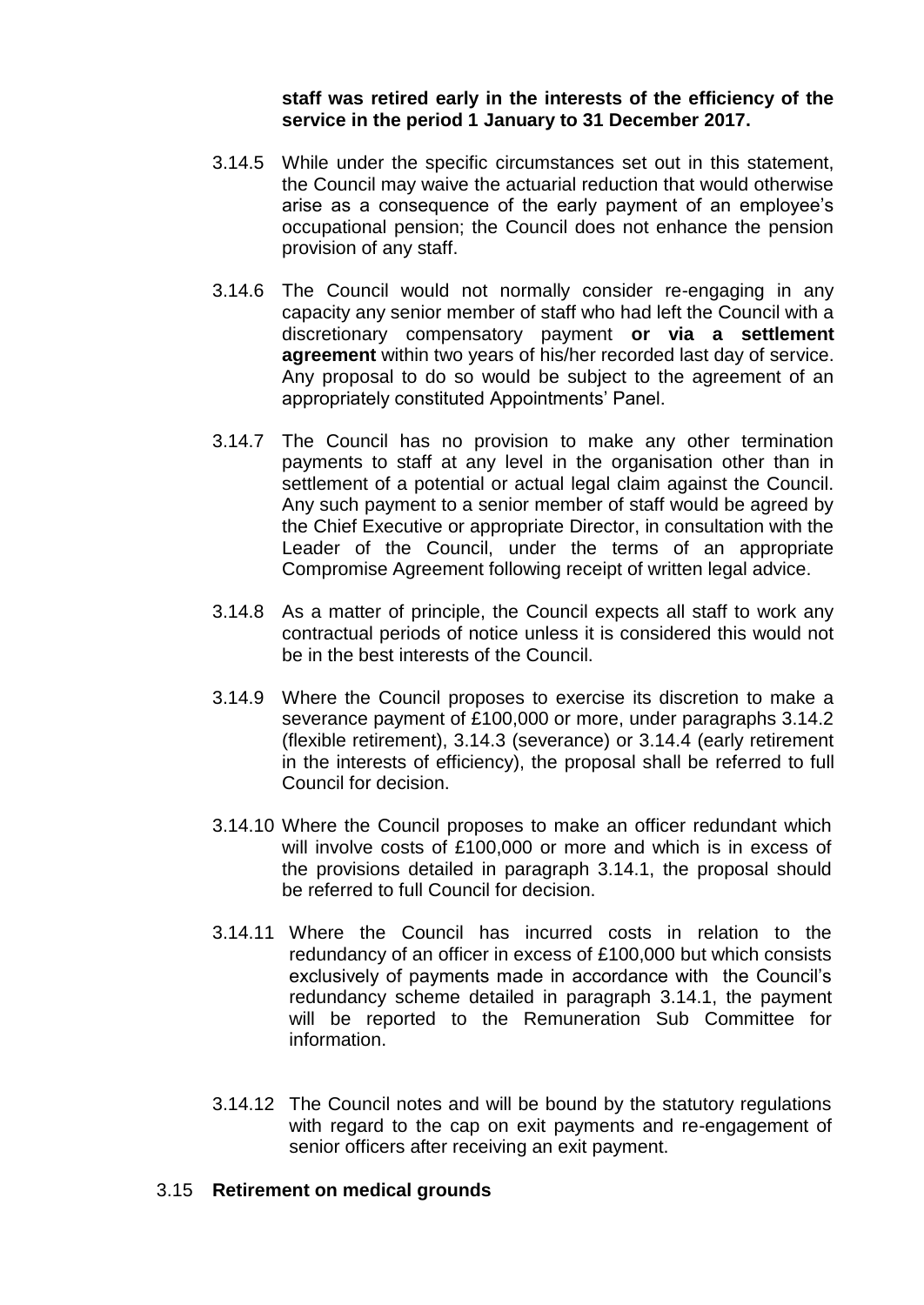Decisions to retire staff on grounds of permanent ill health are medical decisions over which the Council has little influence or discretion. In such cases, the Council will meet any additional costs that arise as specified in Regulation 20 of the Local Government Pension Scheme Regulations. **Three staff have been retired on grounds of permanent ill health in the period 1 January to 31 December 2017.**

### 3.16 **Other payment/reimbursement of expenses/accommodation costs**

- 3.16.1 Middle and senior managers engaged on grades MM2 and above are not reimbursed for any additional expenses incurred in the course of carrying out their duties within the borough boundaries. Reimbursement of actual costs incurred is made in respect of additional costs incurred in travelling outside the borough on production of an appropriate receipt. Where Council business necessitates an overnight stay and it has not been possible for the Council to directly pay for accommodation and/or meals in advance, all staff including senior managers are reimbursed all reasonable costs as set out in the Council's policy on subsistence allowances and overnight stays as approved by the appropriate Director for Assistant Directors, the Chief Executive for Directors and the Leader of the Council for the Chief Executive. No senior managers were reimbursed for overnight expenses in the period up to April 2012.
- 3.16.2 All other staff are reimbursed for additional expenses incurred in the course of undertaking their duties irrespective as to whether this work is undertaken within or outside the borough boundaries. Reimbursements of expenses for other staff are authorised in accordance with the Council's Scheme of Delegation.

### 3.17 **Occupational pension provisions**

- 3.17.1 All staff are eligible to join the Local Government Pension Scheme. Approximately 86**%** of the workforce are currently members of the Pension Scheme. The level of contributions made by staff is determined by Regulations. In addition, the Council makes a contribution to the Local Government Pension Scheme in respect of each member of staff who is a member of the scheme.
- 3.17.2 The level of pension contribution made by the Council is based on actuarial calculations approved by the Council's Pension Board from time to time.
- 3.17.3 In the light of recent changes in general taxation legislation and particularly in respect of the annual and lifetime pension allowances, there is an increasing likelihood that in the medium term, a number of senior managers will choose to cease to be members of the Local Government Pension Scheme. In such cases, the Council would not make any compensatory payment to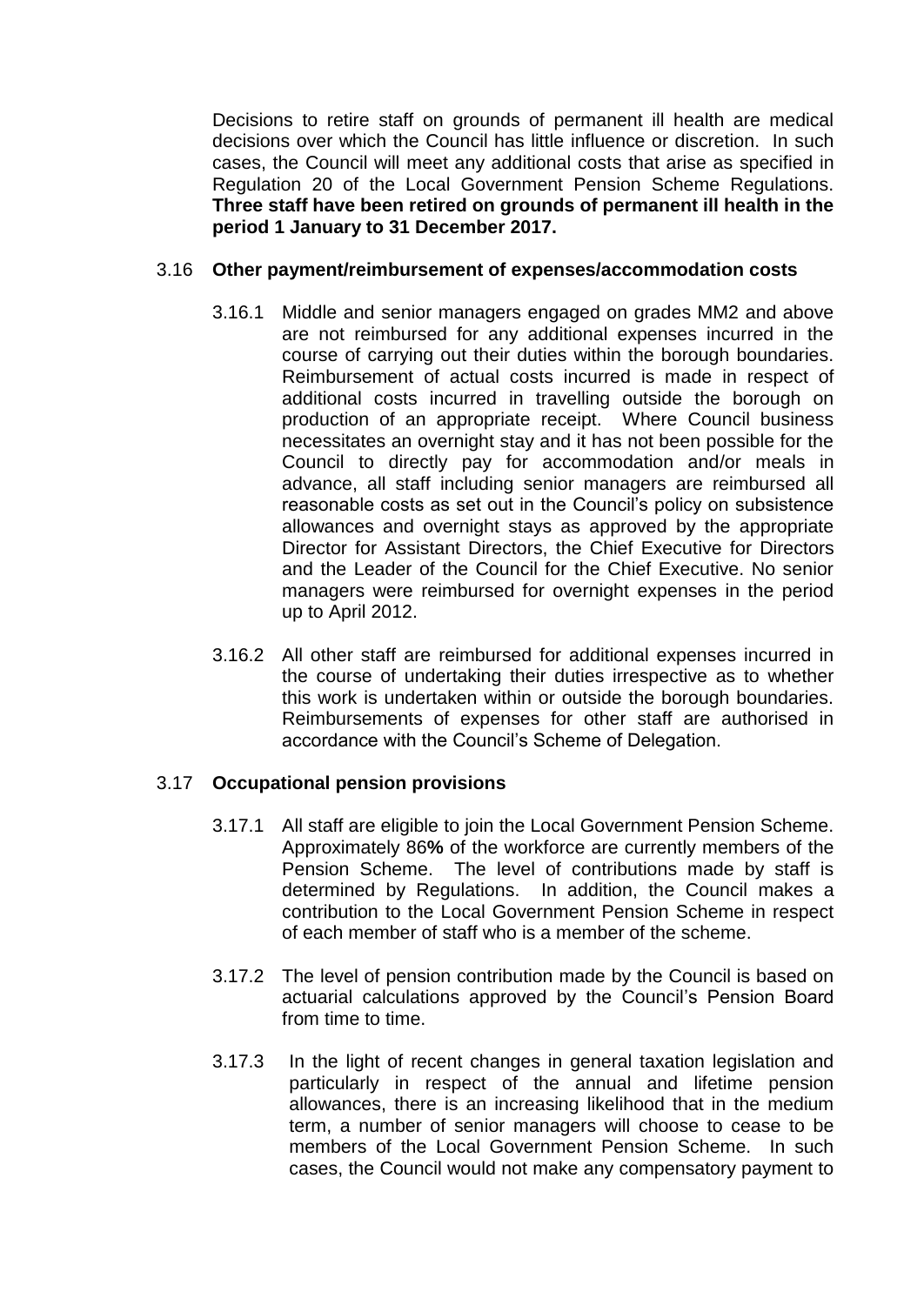a senior manager to maintain the overall value of the individual's remuneration package.

### 3.18 **Relationship between the remuneration of the Chief Executive and that of the overall workforce**

- 3.18.1 Section 38(2) of the Localism Act 2011 requires the Council to set out policies on the relationship between the remuneration of its chief officers and that of other staff. The Code of Recommended Practice for Local Authorities on Data Transparency defines the "pay multiple as the ratio between the highest paid salary and the median average salary of the whole of the authorities' workforce".
- 3.18.2 The report on Fair Pay in the Public Sector highlights that in general terms, the multiple indicating the relationship between the pay of the Chief Executive and the pay of the general workforce in a local authority is significantly lower than for organisations of similar size, turnover and complexity in the private sector. The report indicates that typically the pay of the Chief Executive of a London Borough is approximately eight times that of the median pay of all staff (chart 2A, page 33, Fair Pay in the Public Sector). In 2017/18, **the gross pay of the Chief Executive was 6.92 times the median pay for the whole of the Council's nonschools workforce.** For the past six years, the Chief Executive has declined to accept his contractual entitlement to a performance related increase in salary up to 10%. Consequently, the level of the multiple could change in the event that the Chief Executive opted to accept any entitlement to a non-consolidated performance related payment that might arise in future years. The multiple for 2017/18 will be published in the annual accounts.
- 3.18.3 To ensure the Council continues to offer a competitive remuneration package to staff at all levels in the organisation, the Council periodically undertakes a benchmarking exercise to ensure that potential pay levels remain aligned with the median pay of other London Boroughs.

### 3.19 **Shared services**

Where the Council agrees to share the services of a senior manager with one or more other councils, then the remuneration and terms of conditions of employment will be determined by the primary employer with the secondary employer reimbursing the primary employer an agreed sum.

### 3.20 **Public Health Team**

On 1 April 2013, the NHS public health function was transferred to local councils. The transfer was actioned under a statutory transfer scheme and transferred staff have been protected on their NHS pay, pensions and conditions of service. At present, there are three staff on NHS terms and